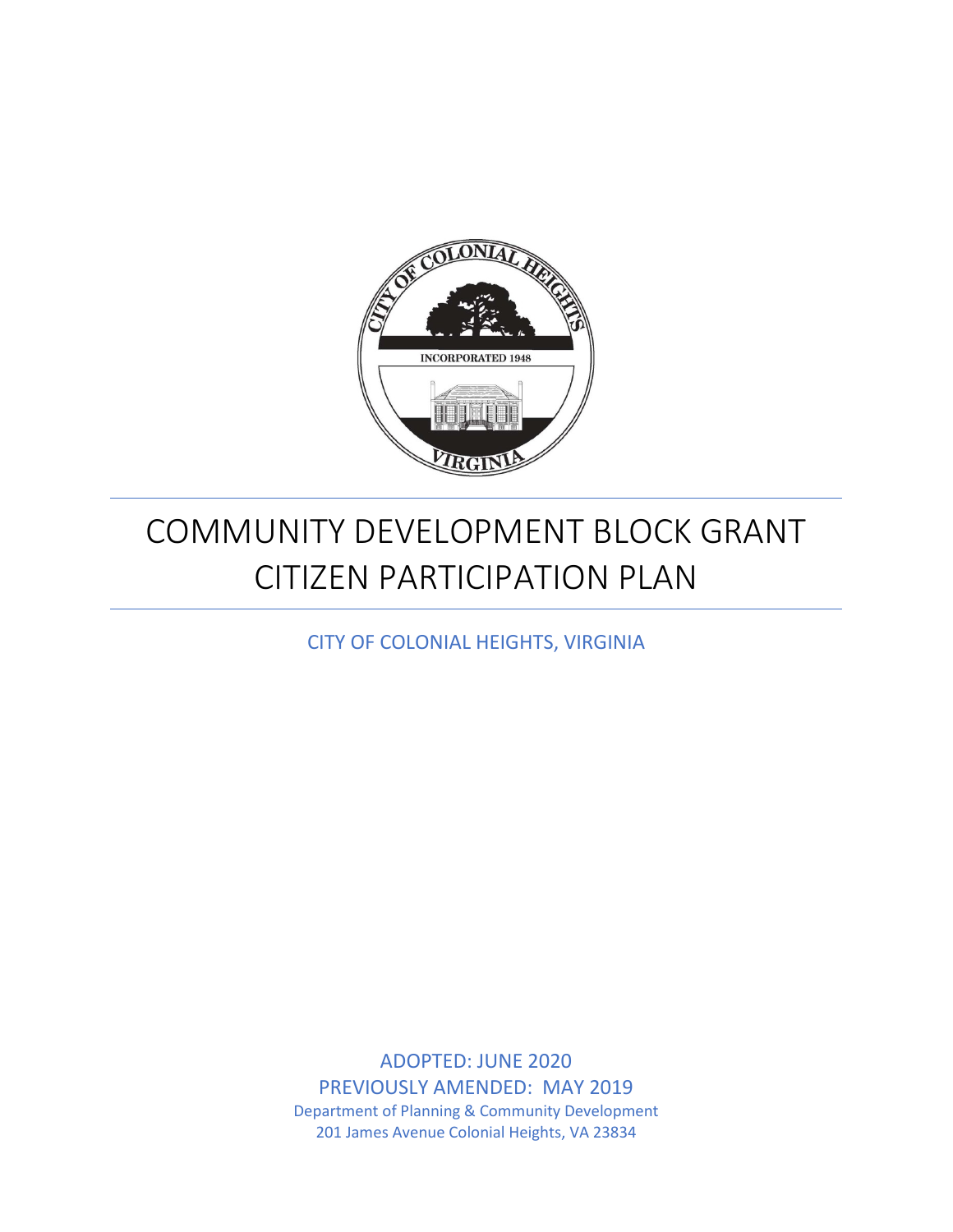The City of Colonial Heights encourages the public to participate in the development of Community Development Block Grant (CDBG) plans and programs, as well as to comment on the City's past performance in its use of CDBG funds. The following citizen participation plan contains policies to achieve this end and conforms to the Code of Federal Regulations, Title 24, Part 91.105, Citizen Participation Plan - Local Governments.

# POLICIES AND PROCEDURES

The City will provide the opportunity for the public to participate in the following planning developments:

- 1. Developing Community Development Plans
- 2. Substantially amending Community Development Plans
- 3. Evaluating the Implementation of Community Development Plans

The City's Citizen Participation Plan is designed to encourage participation by low to moderateincome persons, particularly those living in slum and blighted areas and in areas where CDBG funds are proposed to be used, and by citizens of predominantly low- and moderate-income neighborhoods. The City encourages the participation of all its citizens, including minorities and non-English speaking persons and people with disabilities.

Predominantly low to moderate-income neighborhoods are defined as those where greater than fifty percent (50%) of citizens have total household incomes which are at or below 80% of the area median income. Data on households and income levels is collected from the U.S. Census by tract and block group.

Low- and moderate-income households (individuals or families residing in one residence) are defined as those which have total household incomes of eighty percent (80%) of median income or below, adjusted according to household size in accordance with the most current Housing Choice Voucher income limit thresholds, as provided by the U.S. Department of Housing and Urban Development (HUD) (24 CFR 5.609).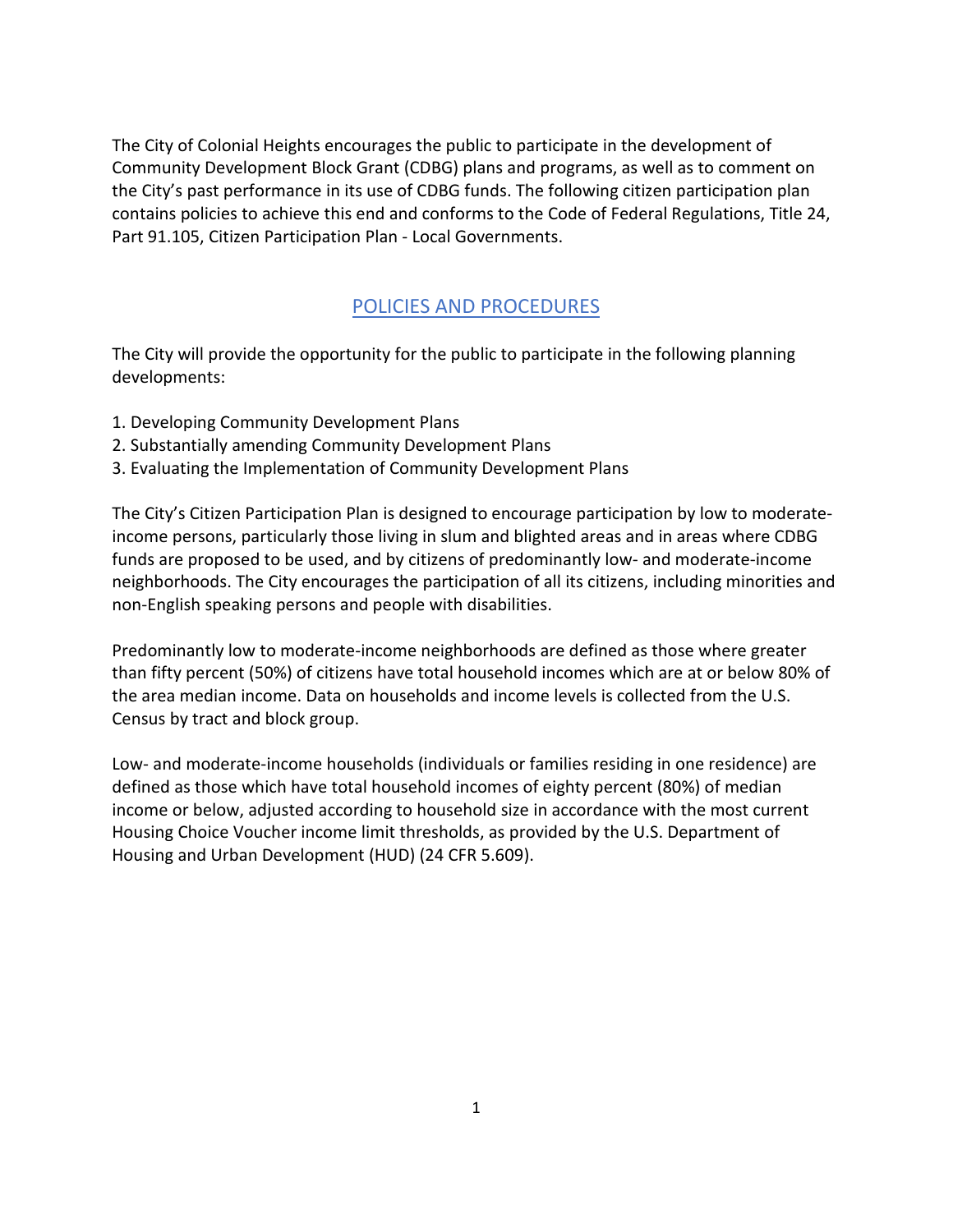## Developing Community Development Plans

#### Policies

- 1. Before the City adopts a Community Development Plan, it will make available to citizens, public agencies, and other interested parties, information that includes the amount of assistance the City expects to receive, including grant funds and program income.
- 2. This information will include the range of activities that may be undertaken, and the estimated amount that will benefit low to moderate-income persons.
- 3. This information will be provided on an annual basis.
- 4. Any comments or views of citizens received in writing or orally, will be considered in preparing the Plan. A summary of these comments or views shall be attached to the Plan.

**Anti-Displacement:** The City will minimize displacement of persons and will assist any persons displaced if necessary as a result of CDBG activities. In the event that displacement is necessary, the City will make information available through public notice. Additional information will be available at the Department of Planning and Community Development.

#### Substantially amending Community Development Plans

#### Policies

The following is criteria the City will use for determining what changes in the City's planned or actual activities constitute a **substantial amendment** to the Plan. The City will amend its' Plan whenever it makes one of the following decisions:

- 1. A twenty (20%) fiscal change in allocation priorities or the method of distribution of CDBG funds
- 2. Carries out an activity using funds from any program covered by the Consolidated Plan (including program income) not previously described in the Action Plan
- 3. Changes the purpose, scope, location or beneficiaries of an activity
- 4. Changes in the use of CDBG funds from one HUD eligible activity to a different activity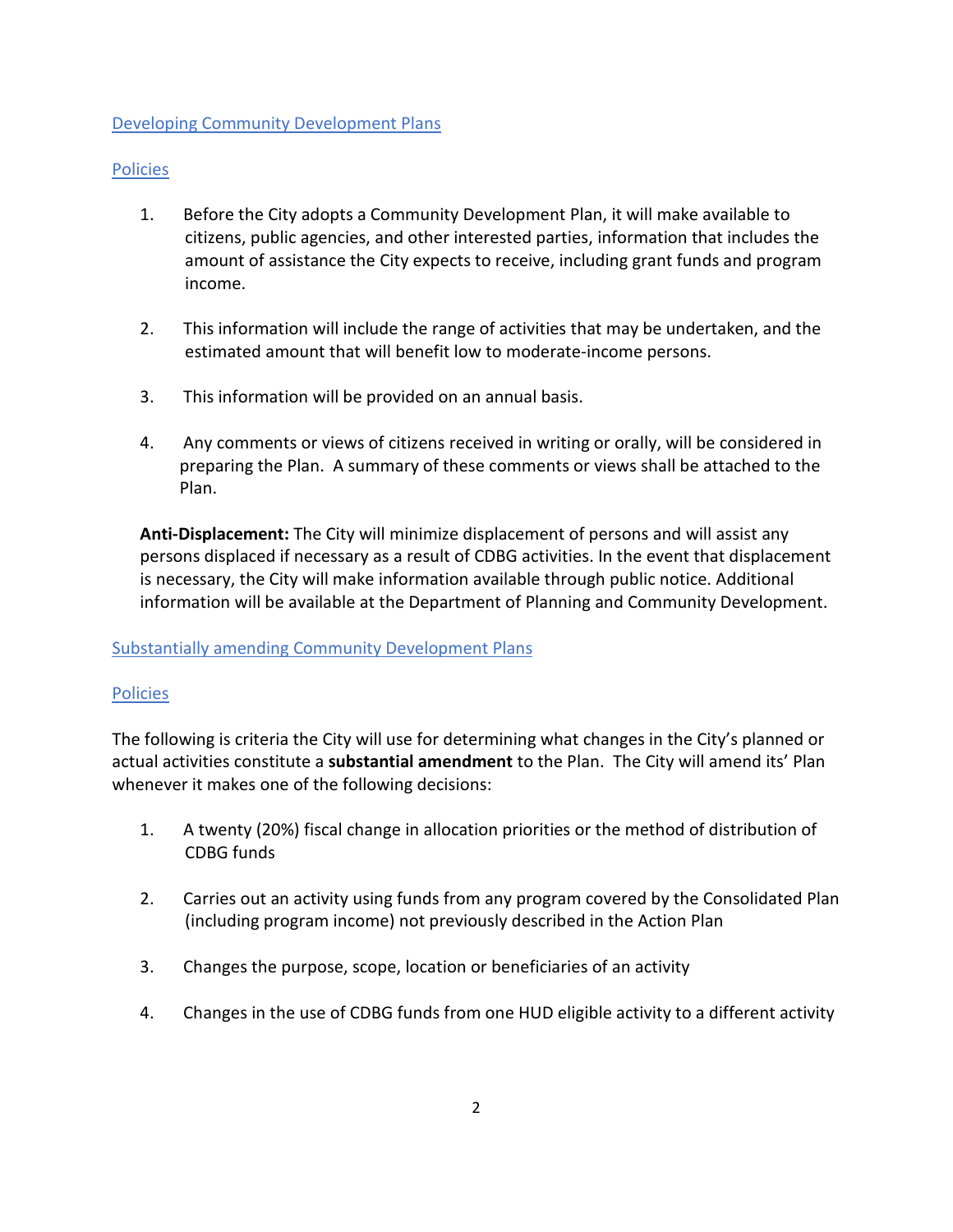5. Any comments or views of citizens received in writing or orally, will be considered in preparing the amendment. A summary of these comments or views shall be attached to the amendment in the Plan.

## Evaluating the Implementation of Community Development Plans

#### Policies

- 1. Citizens will be provided with reasonable notice and an opportunity to comment on the Consolidated Annual Performance and Evaluation Report (CAPER).
- 2. This information will be provided on an annual basis.
- 3. Any comments or views of citizens received in writing, or orally will be considered in preparing the CAPER. A summary of these comments or views shall be attached to the CAPER.

## Public Notice Procedures

Following preparation of the Plan, the City will ensure citizens, public agencies, and other interested parties have reasonable opportunity to examine its contents and comment. Reasonable notice and an opportunity to comment will be **no less than 30 days**.

- 1. A notification of the public hearings will be published in the Progress-Index newspaper and the City's website (colonialheightsva.gov). This advertisement will describe the Plan and specify where copies of the full report may be examined.
	- a. The first notice must be published no less than 15 days prior to the public hearing and  $\underline{no}$ more than 21 days prior to the hearing.
	- b. The second notice must be published at least 5 days before the public hearing.
	- c. The two notices must run at least 6 days apart.
	- d. The first notice must be at least 15 days prior to the hearing and the second notice at least 7 days prior to the meeting date.
- 2. Additional notifications of the public hearings will be posted at the Colonial Heights Public Library (1000 Yacht Basin Drive), Colonial Heights City Hall (201 James Avenue) and the Colonial Heights Community Center (157 Roanoke Avenue).
- 3. This advertisement will describe the Plan and specify where copies of the full report may be examined.
- 4. Copies of the report will be available on the City's website [\(colonialheightsva.gov\)](http://www.colonialheightsva.gov/)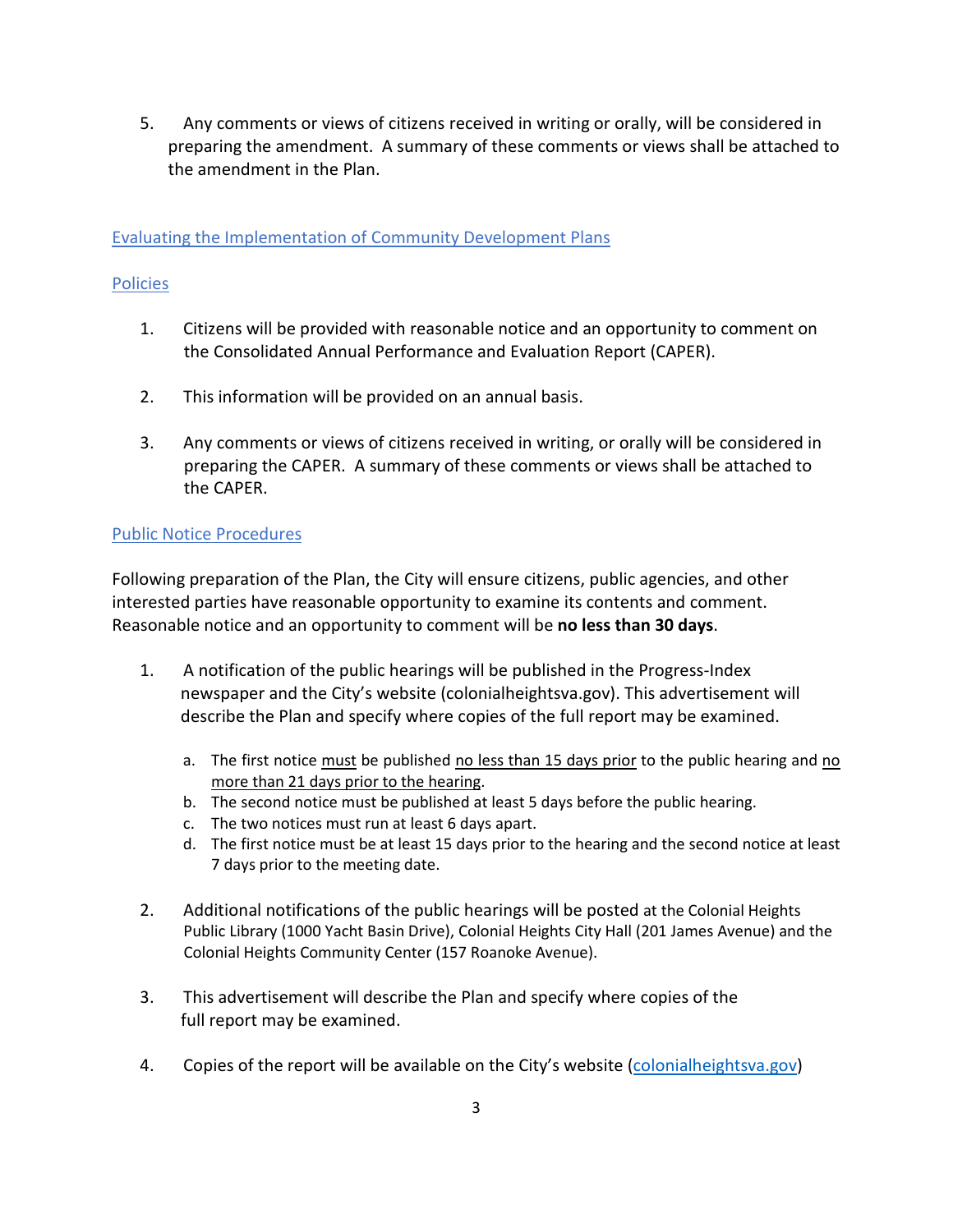and in the Department of Planning and Community Development (City Hall, 201 James Avenue).

# Public Hearing Procedures

The City will conduct public hearings to obtain citizens' views and to respond to proposals and answer questions about the Plan. Public hearings will be held at times and locations convenient to potential and actual beneficiaries and with accommodations for people with disabilities. The needs of Non-English-speaking citizens will be met where a significant number of non-English speaking citizens can be reasonably expected to participate.

There will be a minimum of two (2) hearings at different stages of the program year. Together, these hearings will address housing and community development needs, the development of proposed activities, and the review of program performance.

- 1. During development and before formal adoption of the Plan, the City will hold public hearings annually to obtain the views of citizens on community development needs.
- 2. One hearing will be held at City Hall Chambers (201 James Avenue).
- 3. Another hearing will coincide with one of City Council's regularly scheduled public hearings at the City Hall Chambers.

## Public Comment Procedures

- 1. A period of not less than 30 days will be given to receive comments from citizens on the Plan.
- 2. The City will provide citizens with a reasonable opportunity to comment on the Plan or substantial amendments.
- 3. The City will make the Plan or substantial amendments available in a format accessible to persons with disabilities, upon request.
- 4. The City will consider any comments or views of citizens received in writing, or orally.
- 5. The City's procedures to address complaints from citizens related to the Plan or amendments are as follows:
	- a. The City will provide a timely substantive written response to every written citizen complaint, within 15 working days of receipt.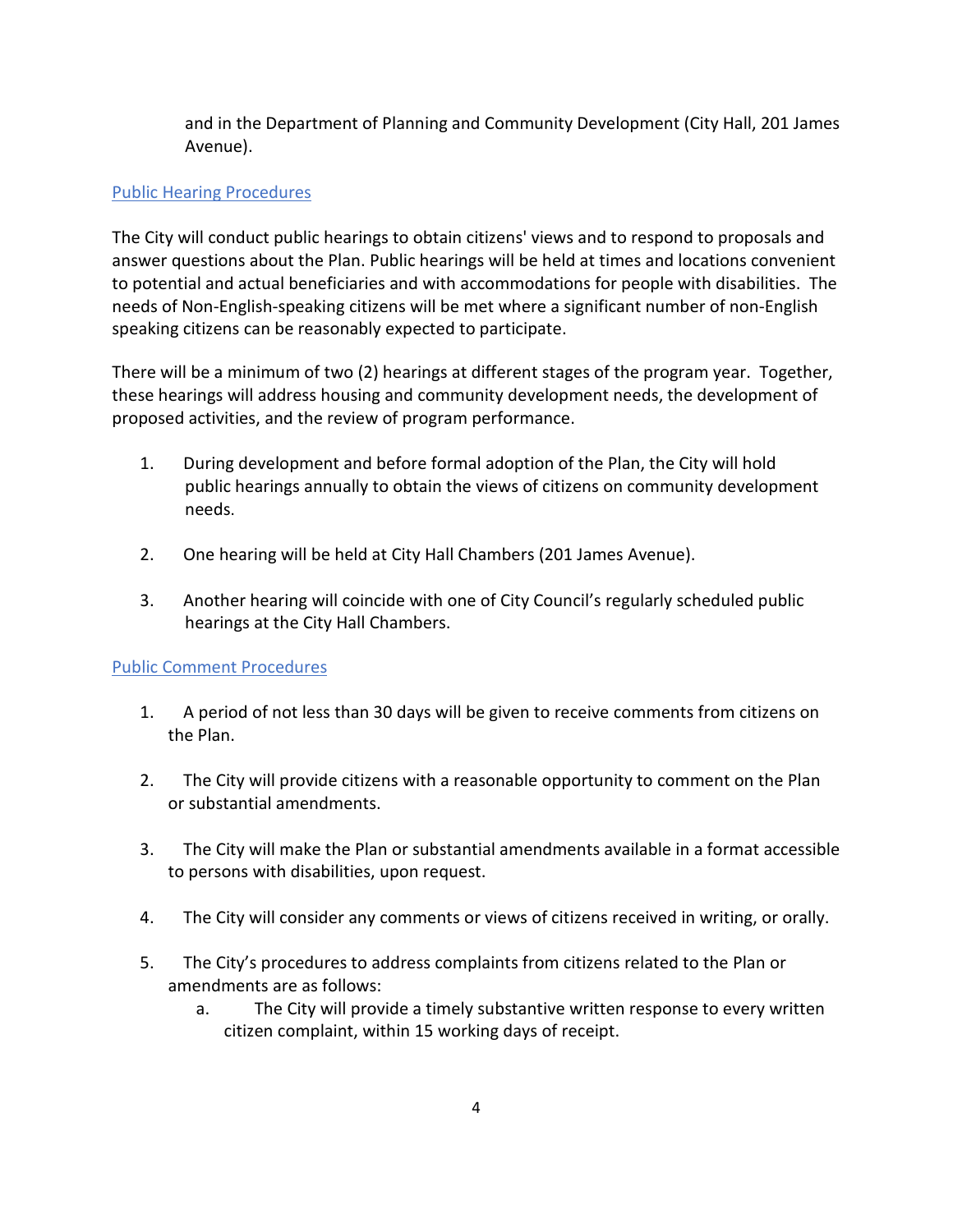6. Any comments or views of citizens received in writing or orally, will be considered in preparing the Plan.

# Community Agency and Organization Input

- 1. When preparing the Plan, the City will consult with other public and private agencies that provide assisted housing, health services, and social services including those focusing on services to children, elderly persons, persons with disabilities, persons with HIV/AIDS and their families, and homeless persons.
- 2. In addition to the public hearings, the City will contact each predominantly low- to moderate income neighborhood/civic association and neighborhood/civic association where there is a concentration of minority members within the City. An offer will be extended to meet with them directly and solicit public comments at an organization's regularly scheduled meeting.
- 3. The portion of the Plan concerning lead-based paint hazards, the City will consult with State or local health and child welfare agencies and examine existing data related to lead-based paint hazards and poisonings, including health department data on the addresses of housing units in which children have been identified as lead poisoned.
- 4. When preparing the description of priority non-housing community development needs, the City will notify adjacent units of general local government, to the extent practicable including local government agencies with metropolitan-wide planning responsibilities where they exist, particularly for issues that go beyond the City's jurisdictional boundaries.

## Access to Records

Citizens, public agencies, and other interested parties will be provided with reasonable and timely access to information and records relating to the City's Plan. This also includes the City's use of CDBG assistance under the programs covered by this part during the preceding five years.

## Technical Assistance

- 1. Technical assistance will be provided to groups that are representative of people of low-and moderate-income who request such assistance in developing proposals for funding assistance. under the programs covered by the Plan with the level and type of assistance determined by the City.
- 2. Technical assistance provided does not indicate that funds will be provided to such groups.